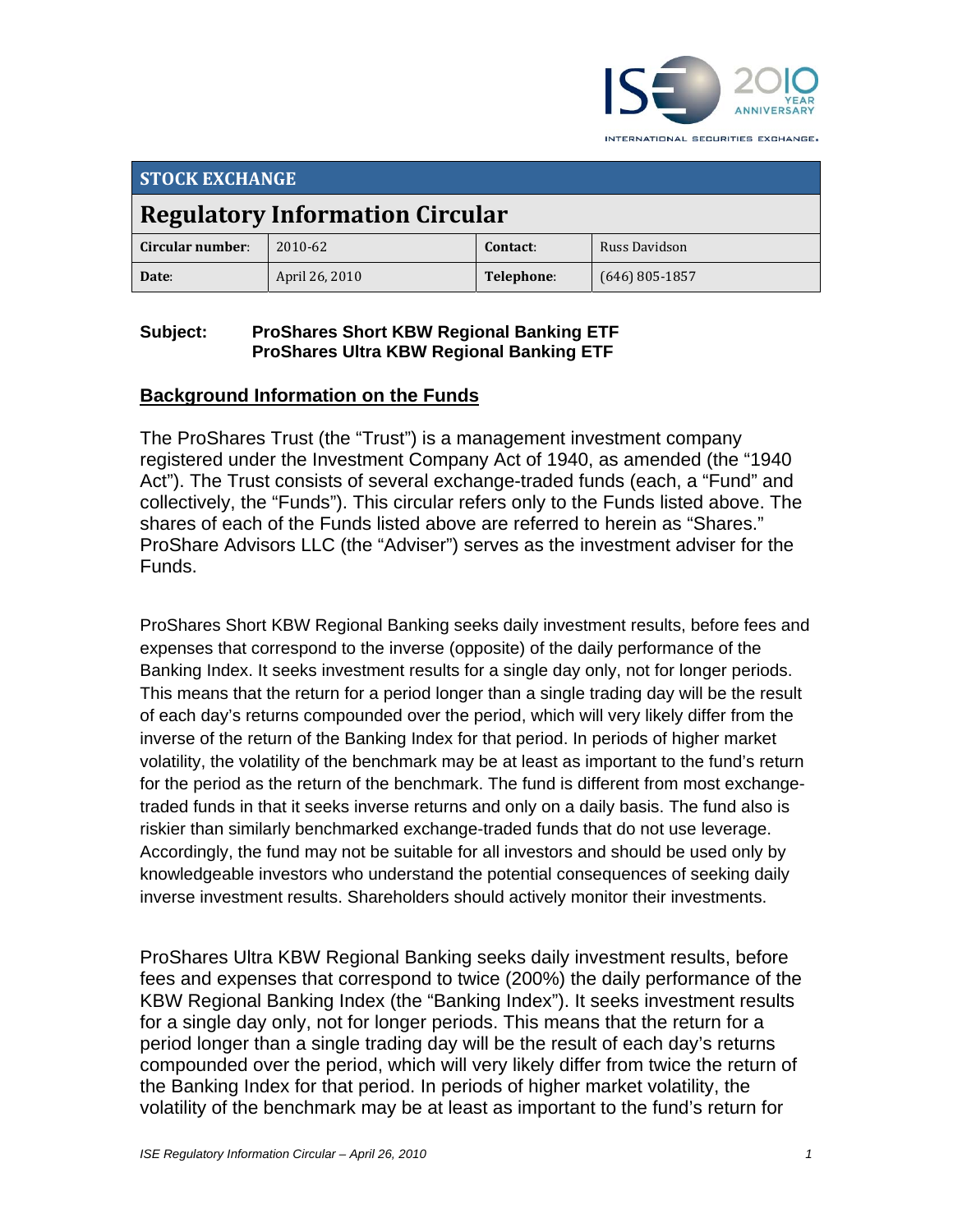

the period as the return of the benchmark. The fund is different from most exchange-traded funds in that it seeks inverse returns and only on a daily basis. The fund also is riskier than similarly benchmarked exchange-traded funds that do not use leverage. Accordingly, the fund may not be suitable for all investors and should be used only by knowledgeable investors who understand the potential consequences of seeking daily leveraged investment results. Shareholders should actively monitor their investments.

In seeking to achieve each Fund's investment objective, the Adviser uses a mathematical approach to investing. Using this approach, the Adviser determines the type, quantity and mix of investment positions that a Fund should hold to approximate the performance of its benchmark. The Funds employ investment techniques that the Adviser believes should simulate the movement of their respective benchmarks.

A Fund may hold a representative sample of the securities in the underlying index, which is intended to have aggregate characteristics similar to those of the underlying index. This "sampling" process typically involves selecting a representative sample of securities in an index principally to enhance liquidity and reduce transaction costs while seeking to maintain high correlation with, and similar aggregate characteristics (e.g., market capitalization and industry weightings) to, the underlying index. In addition, a Fund may obtain exposure to components not included in the underlying index, invest in securities that are not included in the underlying index or overweight or underweight certain components contained in the underlying index.

The Adviser does not invest the assets of the Funds in securities or financial instruments based on the Adviser's view of the investment merit of a particular security, instrument, or company, nor does it conduct conventional stock research or analysis, or forecast stock market movement or trends, in managing the assets of the Funds. Each Fund seeks to remain fully invested at all times in securities and/or financial instruments that provide exposure to its underlying index without regard to market conditions, trends or direction. The Funds do not take temporary defensive positions.

At the close of the markets each trading day, each Fund will seek to position its portfolio so that a Fund's exposure to its benchmark is consistent with the Fund's investment objective. The impact of the Index's movements during the day will determines whether a Fund's portfolio needs to be re-positioned.

For example, if the Index has risen on a given day, net assets of an Ultra ProShares should rise, meaning that the Fund's exposure will need to be increased. Conversely, if the Index has fallen on a given day, net assets of an Ultra ProShares should fall, meaning the Fund's exposure will need to be reduced. Similarly, if the Index has risen on a given day, net assets of a Short ProShares should fall, meaning that the Fund's short exposure will need to be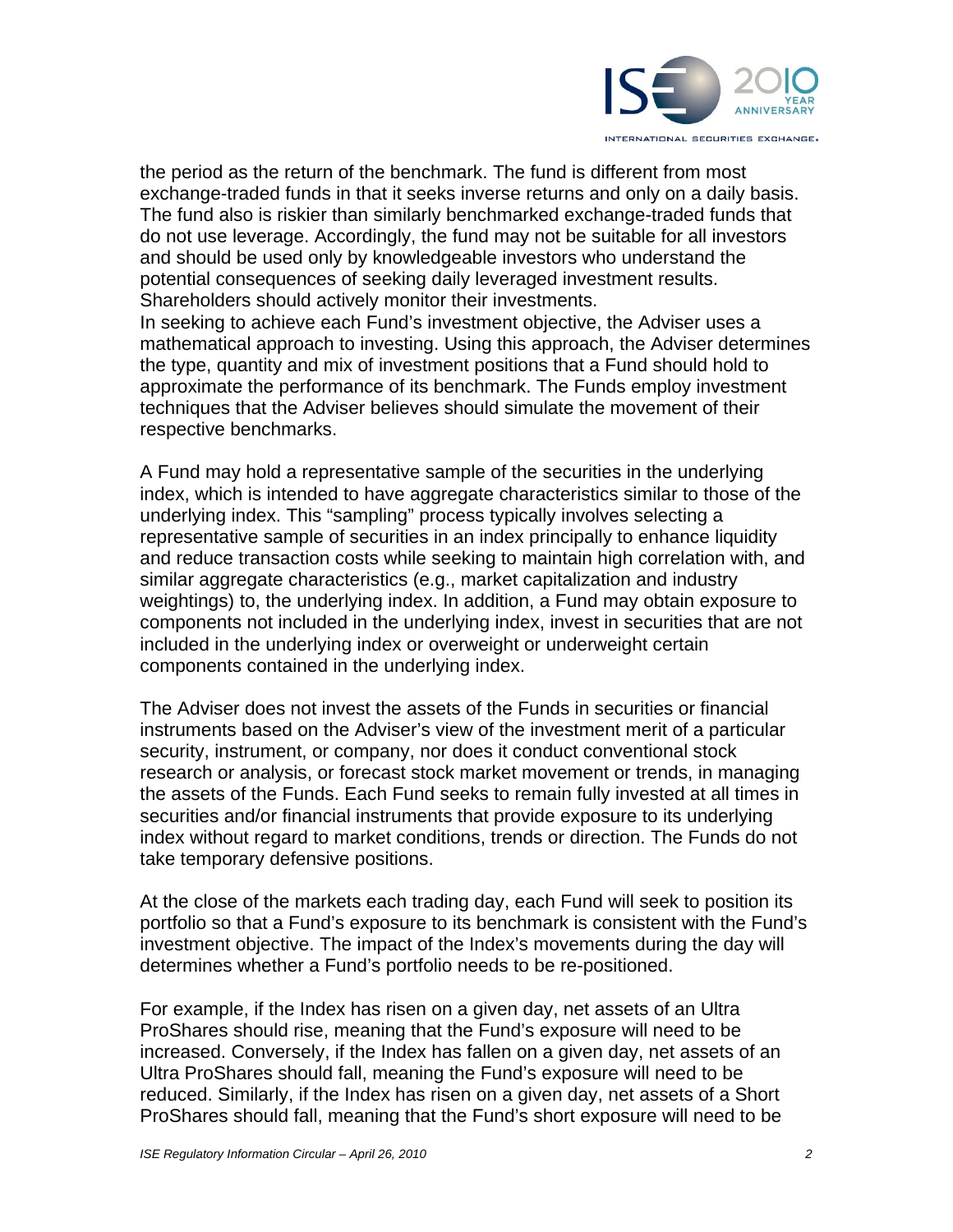

reduced. Conversely, if the Index has fallen on a given day, net assets of a Short ProShares should rise, meaning the Fund's short exposure will need to be increased.

For more information regarding each Fund's investment strategy, please read the prospectus for the Funds.

As described more fully in the Trust's prospectus and Statement of Additional Information ("SAI"), the Funds issue and redeem Shares at net asset value ("NAV") only in large blocks of Shares (each block of Shares called a "Creation Unit") or multiples thereof. As a practical matter, only broker-dealers or large institutional investors with creation and redemption agreements (called Authorized Participants) can purchase or redeem these Creation Units. Except when aggregated in Creation Units, the Shares may not be redeemed with the Funds.

Each Fund intends to declare and distribute to its shareholders at least annually virtually all of its net income (interest and dividends, less expenses), if any, as well as net capital gains, if any, realized from the sale of its holdings.

Shares are held in book-entry form, which means that no Share certificates are issued. The Depository Trust Company or its nominee is the record owner of all outstanding Shares of the Funds and is recognized as the owner of all Shares for all purposes.

The NAV per Share for each Fund is computed by dividing the value of the net assets of the Fund (i.e., the value of its total assets less total liabilities) by the total number of Shares outstanding. Expenses and fees are accrued daily and taken into account for purposes of determining NAV. The NAV per Share of the Fund will be determined as of the close of trading (normally, 4:00 p.m. Eastern Time ("ET")) on each day that the Exchange is open for business (a "Business Day"). Any assets or liabilities denominated in currencies other than the U.S. dollar are converted into U.S. dollars at the current market rates on the date of valuation as quoted by one or more sources.

The registration statement for the Funds describes the various fees and expenses for the Funds' Shares. For a more complete description of the Funds and the underlying indexes, visit the Funds' website at www.proshares.com.

#### **Purchases and Redemptions in Creation Unit Size**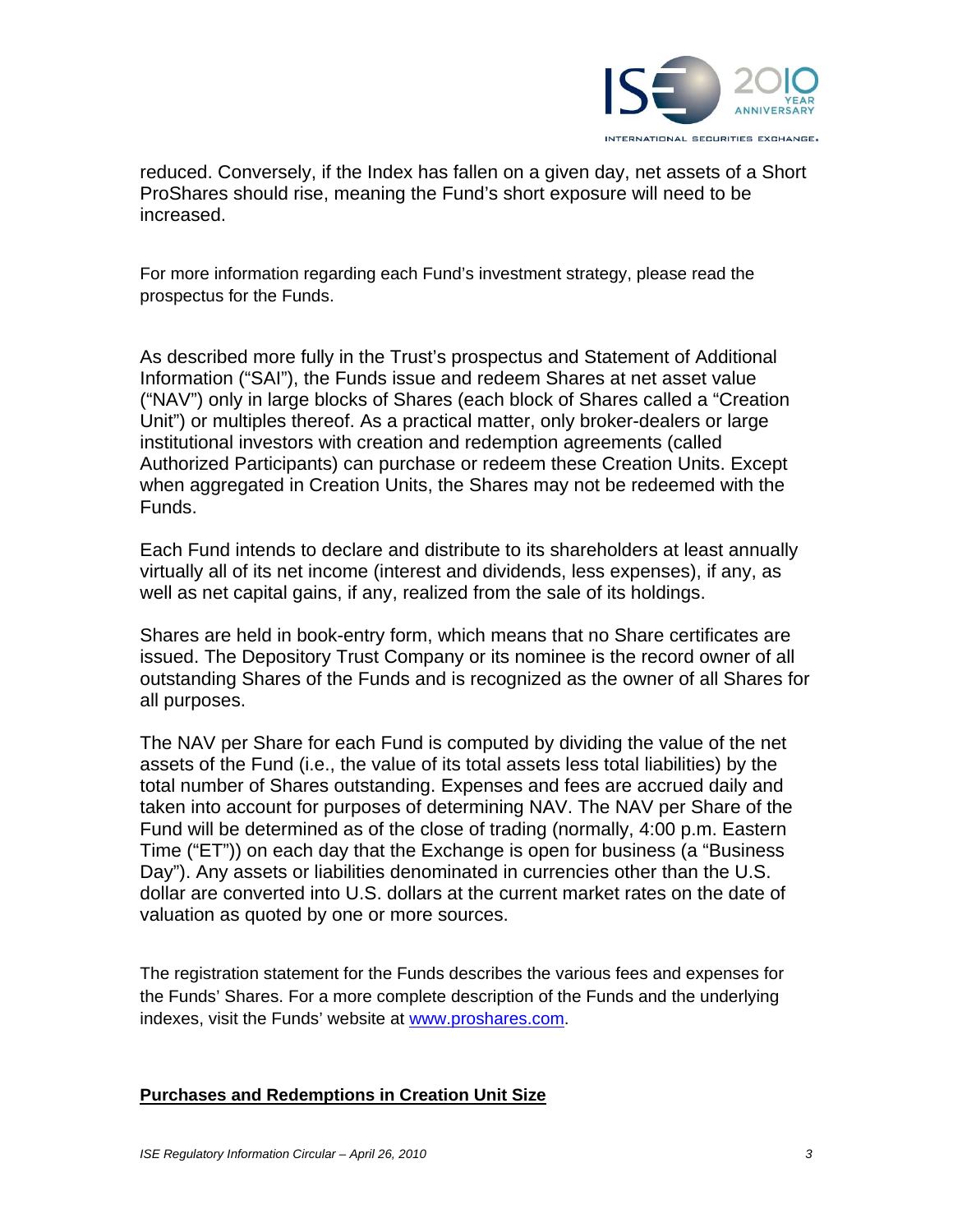

Equity Electronic Access Members ("Equity EAMs") are hereby informed that procedures for purchases and redemptions of Shares in Creation Unit Size are described in the Trust's prospectus and SAI and that Shares are not individually redeemable but are redeemable only in Creation Unit Size aggregations or multiples thereof.

### **Principal Risks**

Interested persons are referred to the Prospectus for a description of risks associated with an investment in the Shares. These risks include tracking error risk (factors causing a Fund's performance to not match the performance of its underlying index), market trading risk (for example, trading halts and trading above or below net asset value), investment style risk, sector risk, investment approach risk, non-diversification risk, issuer specific risk, management risk, derivatives risk, and banking industry risk.

#### **Exchange Rules Applicable to Trading in the Shares**

The Shares are considered equity securities, thus rendering trading in the Shares subject to the Exchange's existing rules governing the trading of equity securities.

## **Trading Hours**

Trading in the Shares on ISE is on a UTP basis and is subject to ISE equity trading rules. The Shares will trade from 8:00 a.m. until 8:00 p.m. Eastern Time. Equity EAMs trading the Shares during the Extended Market Sessions are exposed to the risk of the lack of the calculation or dissemination of underlying index value or intraday indicative value ("IIV"). For certain derivative securities products, an updated underlying index value or IIV may not be calculated or publicly disseminated in the Extended Market hours. Since the underlying index value and IIV are not calculated or widely disseminated during Extended Market hours, an investor who is unable to calculate implied values for certain derivative securities products during Extended Market hours may be at a disadvantage to market professionals.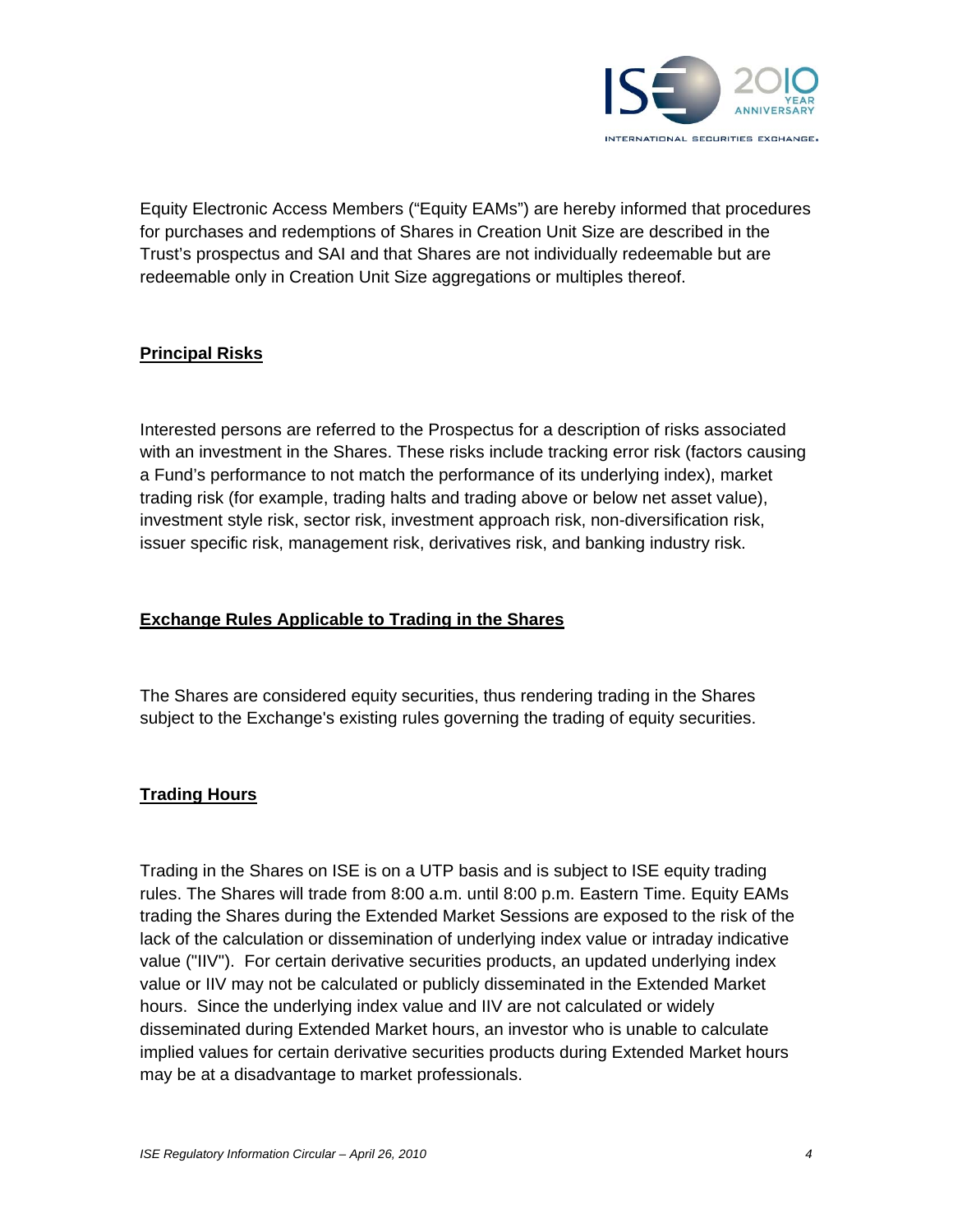

### **Trading Halts**

ISE will halt trading in the Shares in accordance with ISE Rule 2101(a)(2)(iii). The grounds for a halt under this Rule include a halt by the primary market because it stops trading the Shares and/or a halt because dissemination of the IIV or applicable currency spot price has ceased, or a halt for other regulatory reasons. In addition, ISE will stop trading the Shares if the primary market de-lists the Shares.

#### **Suitability**

Trading in the Shares on ISE will be subject to the provisions of ISE Rule 2123(l). Members recommending transactions in the Shares to customers should make a determination that the recommendation is suitable for the customer. In addition, members must possess sufficient information to satisfy the "know your customer" obligation that is embedded in ISE Rule 2123(l).

Equity EAMs also should review FINRA Notice to Members 03-71 for guidance on trading these products. The Notice reminds members of their obligations to: (1) conduct adequate due diligence to understand the features of the product; (2) perform a reasonable-basis suitability analysis; (3) perform customer-specific suitability analysis in connection with any recommended transactions; (4) provide a balanced disclosure of both the risks and rewards associated with the particular product, especially when selling to retail investors; (5) implement appropriate internal controls; and (6) train registered persons regarding the features, risk and suitability of these products.

#### **Delivery of a Prospectus**

Pursuant to federal securities laws, investors purchasing Shares must receive a prospectus prior to or concurrently with the confirmation of a transaction. Investors purchasing Shares directly from the Fund (by delivery of the Deposit Amount) must also receive a prospectus.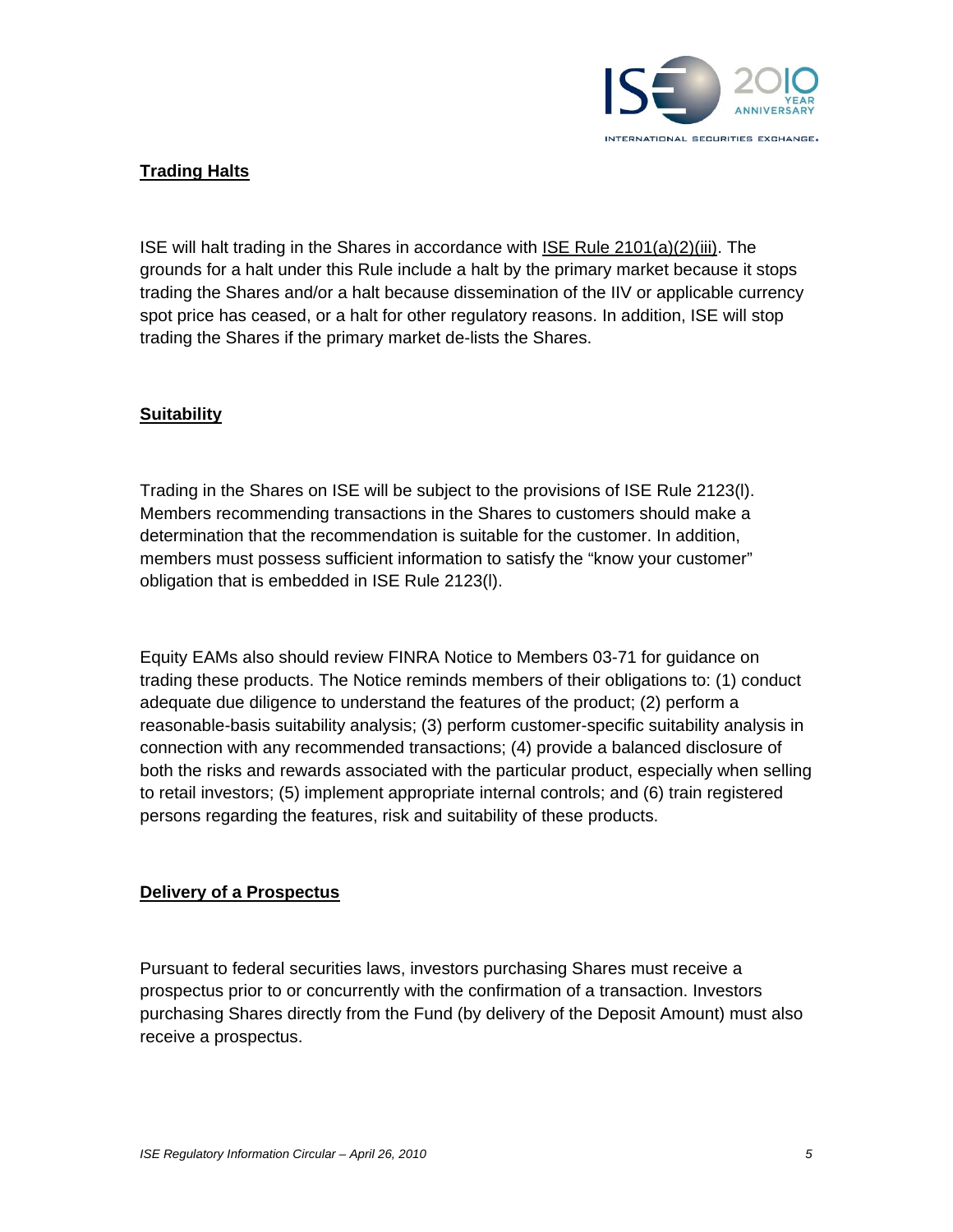

Prospectuses may be obtained through the Distributor or on the Fund's website. The Prospectus does not contain all of the information set forth in the registration statement (including the exhibits to the registration statement), parts of which have been omitted in accordance with the rules and regulations of the SEC. For further information about the Fund, please refer to the Trust's registration statement.

## **Exemptive, Interpretive and No-Action Relief Under Federal Securities Regulations**

The Commission has issued exemptive, interpretive, or no-action relief from certain provisions of rules under the Securities Exchange Act of 1934 (the "Act") regarding trading in the above mentioned exchange-traded funds.

# **Regulation M Exemptions**

Generally, Rules 101 and 102 of Regulation M prohibit any "distribution participant" and its "affiliated purchasers" from bidding for, purchasing, or attempting to induce any person to bid for or purchase any security which is the subject of a distribution until after the applicable restricted period, except as specifically permitted in Regulation M. The provisions of the Rules apply to underwriters, prospective underwriters, brokers, dealers, and other persons who have agreed to participate or are participating in a distribution of securities.

The Commission issued a No-Action Letter by which persons participating in a distribution of shares of a fund may engage in secondary market transactions in such shares during their participation in such a distribution, despite the requirements of from Rule 101 under Regulation M. In addition, the SEC has permitted persons who may be deemed to be participating in the distribution of shares of a fund (i) to purchase securities for the purpose of purchasing creation unit aggregations of fund shares and (ii) to tender securities for redemption in Creation Unit Aggregations. Further, the Commission has clarified that the tender of fund shares to the Fund for redemption does not constitute a bid for or purchase of any of the Funds' securities during the restricted period of Rule 101. The Commission has issued a No-Action Letter to paragraph (e) of Rule 102 under Regulation M which allow the redemption of fund shares in creation unit aggregations during the continuous offering of shares.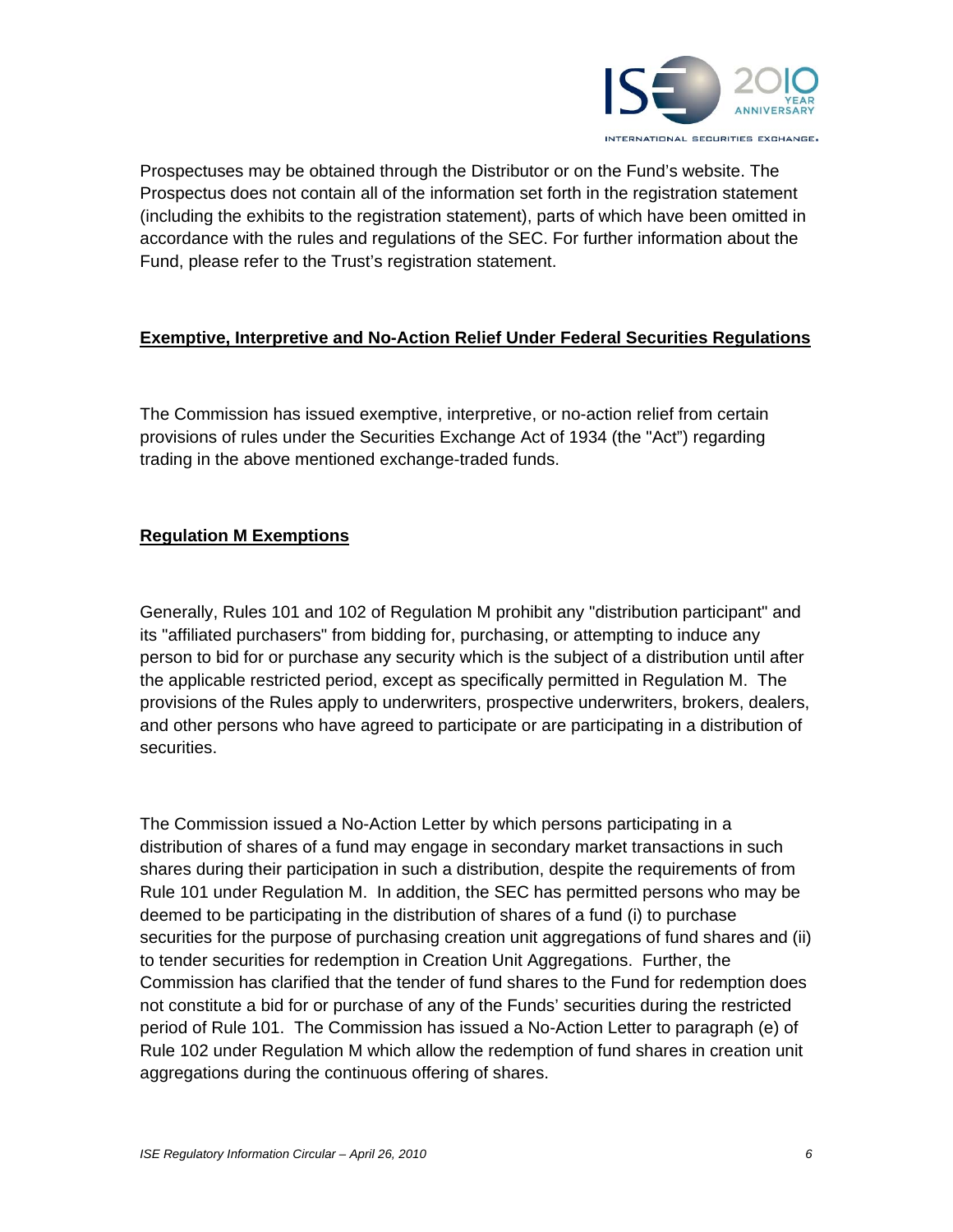

# **Customer Confirmations for Creation or Redemption of Fund Shares (SEC Rule 10b-10)**

Broker–dealers who handle purchases or redemptions of Fund shares in Creation Units for customers will be permitted to provide such customers with a statement of the number of Creation Unit Aggregations created or redeemed without providing a statement of the identity, number and price of shares of the individual securities tendered to the Fund for purposes of purchasing creation unit aggregations ("Deposit Securities") or the identity, number and price of shares to be delivered by the Trust to the redeeming holder ("Redemption Securities"). The composition of the securities required to be tendered to the Fund for creation purposes and of the securities to be delivered on redemption will be disseminated each business day and will be applicable to requests for creations or redemption, as the case may be, on that day. This exemptive relief under Rule 10b-10 with respect to creations and redemptions is subject to the following conditions:

- 1) Confirmations to customers engaging in creations or redemptions must state that all information required by Rule 10b-10 will be provided upon request;
- 2) Any such request by a customer for information required by Rule 10b-10 will be filed in a timely manner, in accordance with Rule 10b-10(c);
- 3) Except for the identity, number and price of shares of the component securities of the Deposit Securities and Redemption Securities, as described above, confirmations to customers must disclose all other information required by Rule 10b-10(a).

#### **SEC Rule 14e-5**

The Commission has permitted any person acting as a dealer-manager of a tender offer for a component security of fund (1) to redeem fund shares in creation unit aggregations from the issuer that may include a security subject to such tender offer and (2) to purchase fund shares during such tender offer. In addition, a No-Action has been issued under Rule 14e-5 states that if a broker-dealer acting as a dealer-manager of a tender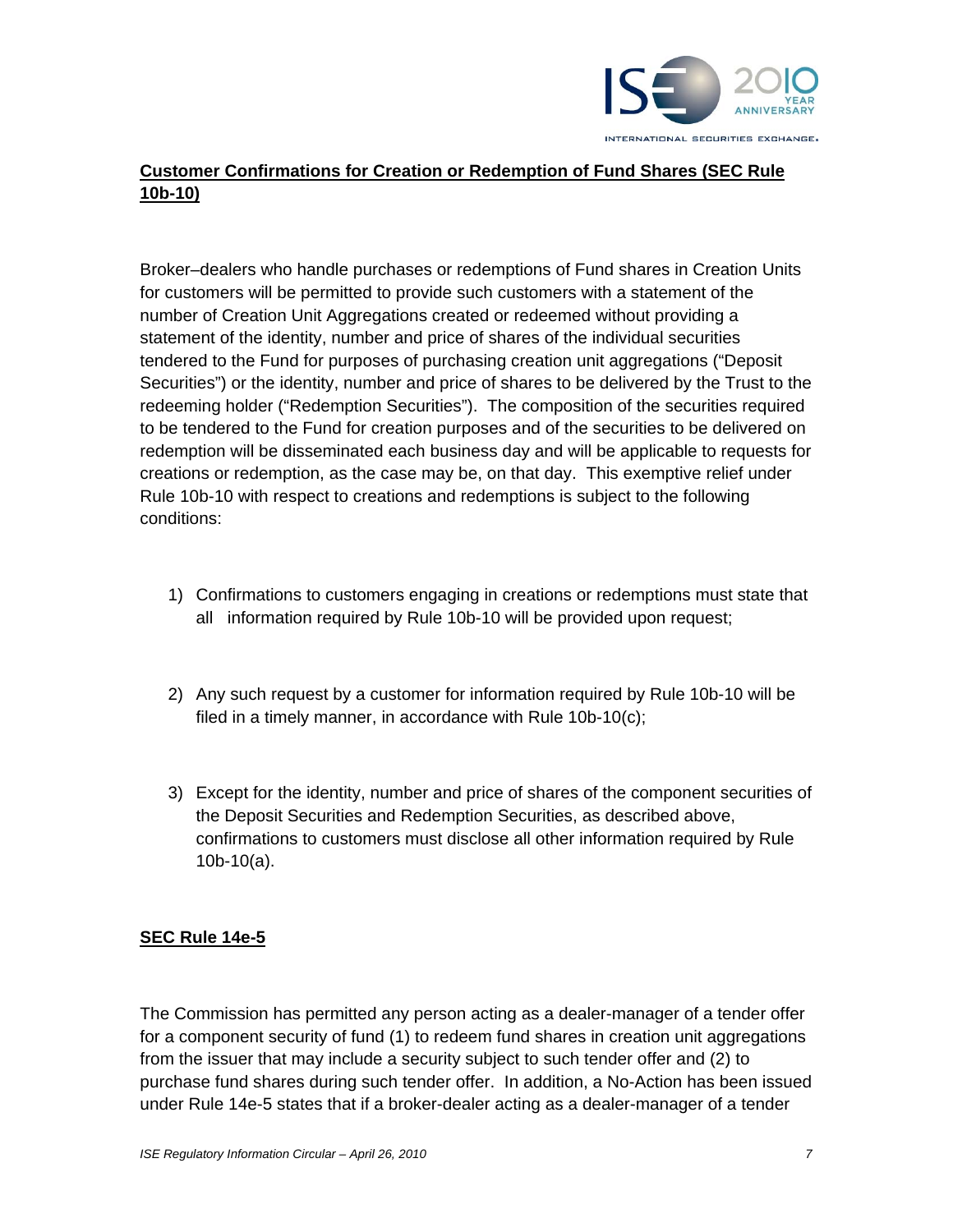

offer for a security of the Fund purchases or arranges to purchase such securities in the secondary market for the purpose of tendering such securities to purchase one or more creation unit aggregations of shares, it must be made in conformance with the following:

- i. such bids or purchases are effected in the ordinary course of business, in connection with a basket of 20 or more securities in which any security that is the subject of a distribution, or any reference security, does not comprise more than 5% of the value of the basket purchased; or
- ii. purchases are effected as adjustments to such basket in the ordinary course of business as a result of a change in the composition of the underlying index; and
- iii. such bids or purchases are not affected for the purpose of facilitating such tender offer.

## **Section 11(d)(1); SEC Rules 11d1-1 and 11d1-2**

Section 11(d)(1) of the Act generally prohibits a person who is both a broker and a dealer from effecting any transaction in which the broker-dealer extends credit to a customer on any security which was part of a new issue in the distribution of which he participated as a member of a selling syndicate or group within thirty days prior to such transaction. The Commission has clarified that Section 11(d)(1) does not apply to broker-dealers that are not authorized participants (and, therefore, do not create creation unit aggregations) that engage in both proprietary and customer transactions in shares of a fund in the secondary market, and for broker-dealer authorized participants that engage in creations of creation unit aggregations. This relief is subject to specific conditions, including the condition that such broker-dealer (whether or not an authorized participant) does not, directly or indirectly, receive from the fund complex any payment, compensation or other economic incentive to promote or sell the shares of a fund to persons outside the fund complex, other than non-cash compensation permitted under NASD Rule 2830 (I)(5)(A), (B) or (C). See letter dated November 22, 2005 from Brian A Bussey, Assistant Chief Counsel, SEC Division of Market Regulation, to Barclays Global Investors, N.A., dated November 22, 2005. The Commission has issued a No-Action Letter under Section 11(d)(1) of the Act states that broker-dealers may treat shares of a fund, for purposes of Rule 11d1-2, as "securities issued by a registered open-end investment company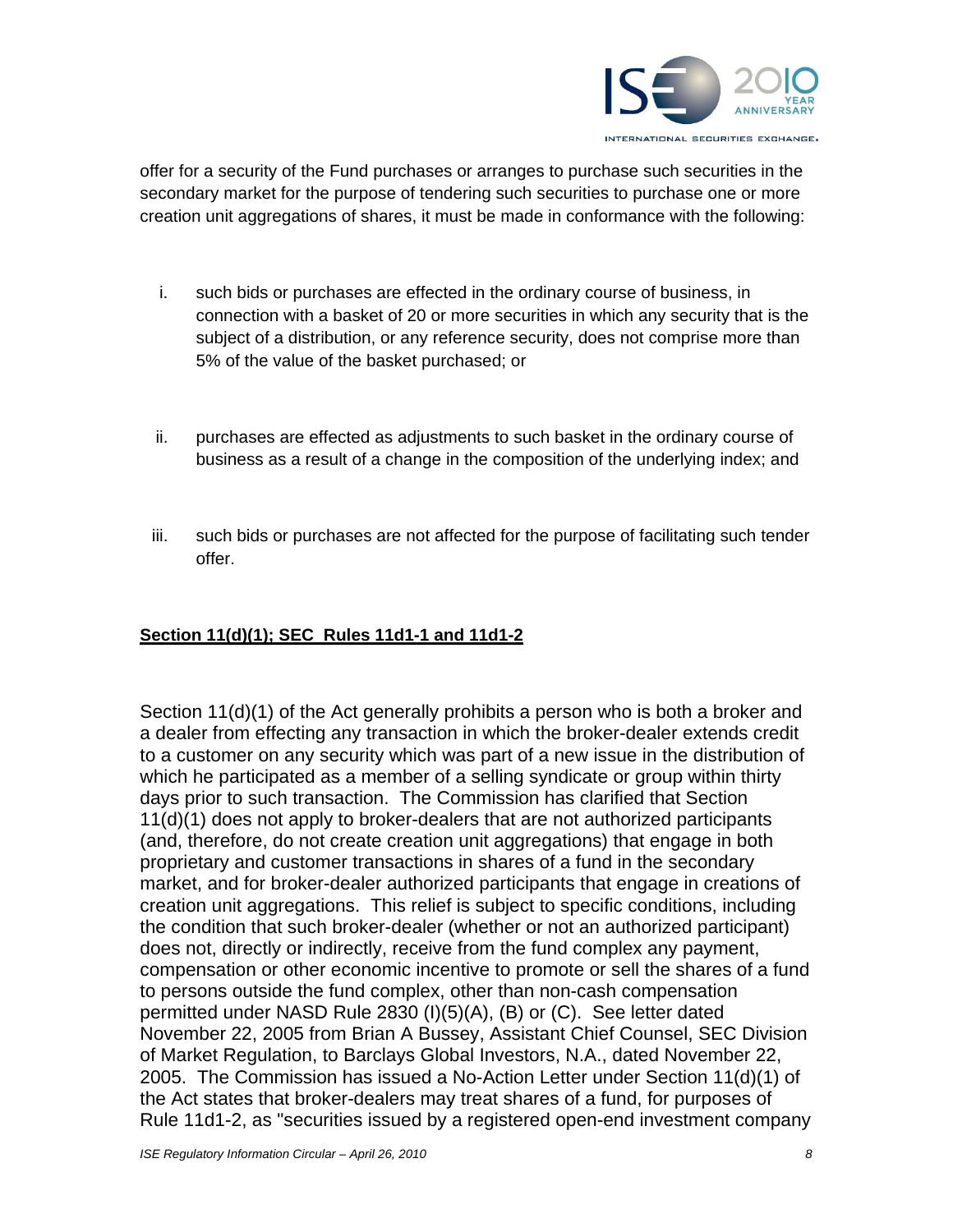

as defined in the Investment Company Act" and thereby extend credit or maintain or arrange for the extension or maintenance of credit on shares that have been owned by the persons to whom credit is provided for more than 30 days, in reliance on the exemption contained in the rule.

## **SEC Rule 15c1-5 and 15c1-6**

The Commission has issued a No-Action letter with respect to Rule 15c1-5 and Rule 15c1-6 as to the required disclosure of control by a broker or dealer with respect to creations and redemptions of fund shares and secondary market transactions therein.

**This Regulatory Information Circular is not a statutory Prospectus. Equity EAMs should consult the Trust's Registration Statement, SAI, Prospectus and the Fund's website for relevant information.**